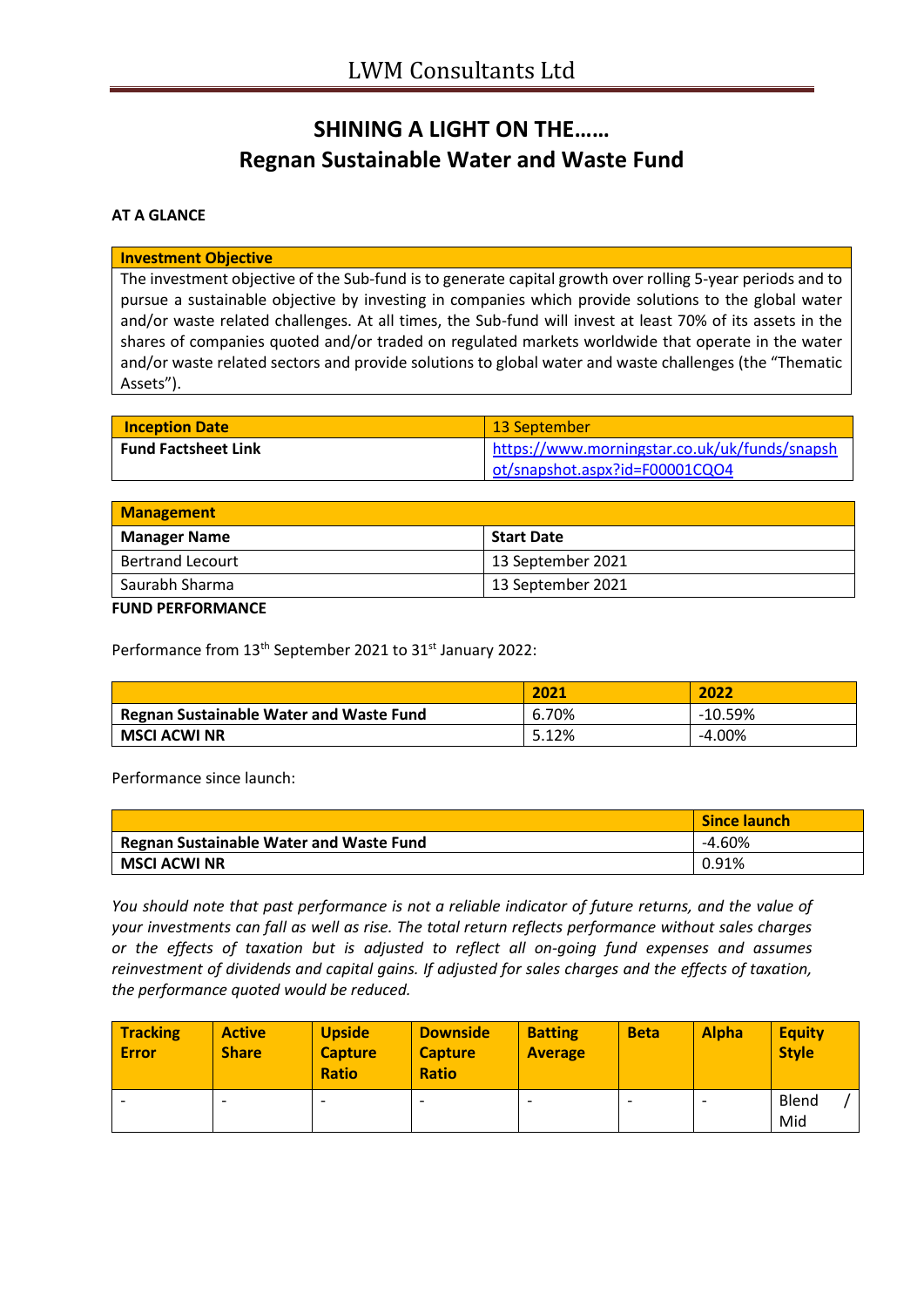## LWM Consultants Ltd

| <b>Volatility Measurements</b> |                          |
|--------------------------------|--------------------------|
| 3-Yr Std Dev (volatility)      | $\overline{\phantom{a}}$ |
| 3-Yr Mean Return (average)     | $\overline{\phantom{a}}$ |

| <b>Investment Style Details</b> |        |  |
|---------------------------------|--------|--|
| Giant                           | 0.00%  |  |
| Large                           | 20.47% |  |
| Medium                          | 57.74% |  |
| Small                           | 17.06% |  |
| Micro                           | 1.65%  |  |

| Top 5 Holdings - 46 Equity Holdings |             |       |
|-------------------------------------|-------------|-------|
| Veolia Environnement SA             | Industrials | 3.67% |
| Advanced Drainage Systems Inc       | Industrials | 3.40% |
| A.O. Smith Corp                     | Industrials | 3.35% |
| Waste Management Inc                | Industrials | 3.31% |
| Evoqua Water Technologies Corp      | Industrials | 3.25% |

| <b>Top 5 Sectors</b>   |        |  |
|------------------------|--------|--|
| Industrials            | 59.89% |  |
| <b>Utilities</b>       | 18.88% |  |
| Consumer Cyclical      | 10.68% |  |
| <b>Basic Materials</b> | 3.27%  |  |
| Healthcare             | 3.01%  |  |

| <b>Top 5 Regions</b> |        |
|----------------------|--------|
| <b>United States</b> | 64.70% |
| Eurozone             | 8.97%  |
| Asia – Emerging      | 5.68%  |
| United Kingdom       | 5.39%  |
| Japan                | 4.69%  |

### **UPDATE….**

The fund was launched on 13 September and up to the end of the year had outperformed the index. The start to 2022 has been harder. The team behind the strategy ran a successful fund at Fidelity before leaving and setting up at their new home.

The story focuses around 5 drivers – urbanization, consumption, infrastructure pressure, regulations and health and resource and scarcity. They believe that looking for good companies it is about understanding what makes the world work. In their view water and waste is the story of civilisation.

They are style agnostic and the fund will tilt to where they see the best opportunities. The main characteristics of companies they invest in are quality with good earnings and the ability to compound earnings over time. This naturally leads to companies with strong balance sheets.